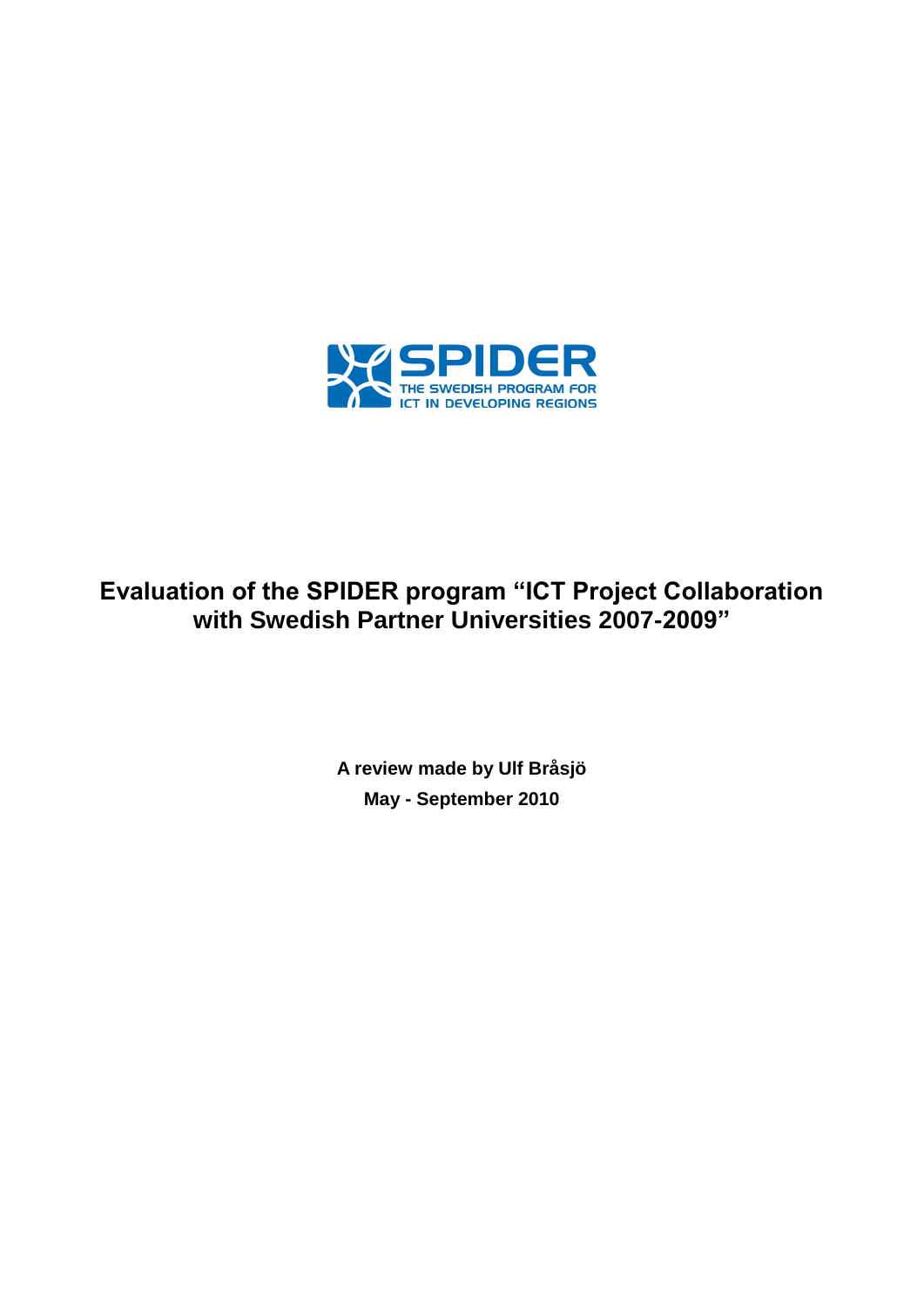# <span id="page-1-0"></span>**Executive summary**

The objective of this evaluation is to review of the results and effects of the projects of the program "ICT Collaboration Projects with Swedish Partner Universities 2004-2009" (with focus on 2007 – 2009), supported and coordinated by SPIDER, the Swedish Program for ICT in Developing Regions, supporting developing countries to harness the benefits of information and communication technologies (ICT).

The evaluation has used a combination of desk research, stakeholder interviews, e-mail questions and follow-up calls to partner country and university representatives, concluded by a participatory workshop. Evaluation criteria have been Effectiveness, Impact, Relevance, Sustainability and Efficiency, but since most of the projects are not completely finished also Output and Outcome have been examined in the seven projects selected.

#### **Projects**

As a first general and important observation it should be stressed that the supported projects have a high relevance, addressing well recognized and wide-spread problems in the partner countries. Output and outcome indicate that the projects are on track achieving impact. Focus has been put on governing structures and mechanisms in order to achieve sustainable result. However, a few of the projects have had issues to keep local commitment or transferring the results to a long-term owner. Relations have been built within the Swedish and international researcher community.

#### **Recommendations for a continuation**

In the light of the promising results achieved so far by the University Collaboration projects, the overall recommendation is to continue securing additional funding to continue the program. On the other hand, if additional funding fails, it would be better to terminate/finish the program in its current form, but rather incorporate suitable research efforts in the projects initiated from the partner countries.

#### **Project and program recommendations**

- Ensure that the projects are demand-driven, which means real needs and commitment exist in the partner country
- Make sure that every project have a clearly identified counterpart taking local ownership. (Continue the use of LFA)
- Also make sure that every project have a tentative implementation plan at the start and that a sustainability plan exists
- Continue the work focusing on the prioritized areas Governance, Health and Entrepreneurship with eLearning as a cross-cutting activity
- Continue to support a combination of basic and applied research
- Intensify collaboration with international organizations such as IICD and IDRC
- The value of the SPIDER network is significant, but could grow even more if further cooperation and knowledge sharing would be achieved
- Involve Swedish private and public actors incl NGOs to strengthen the network, gaining broader competence, resources and funding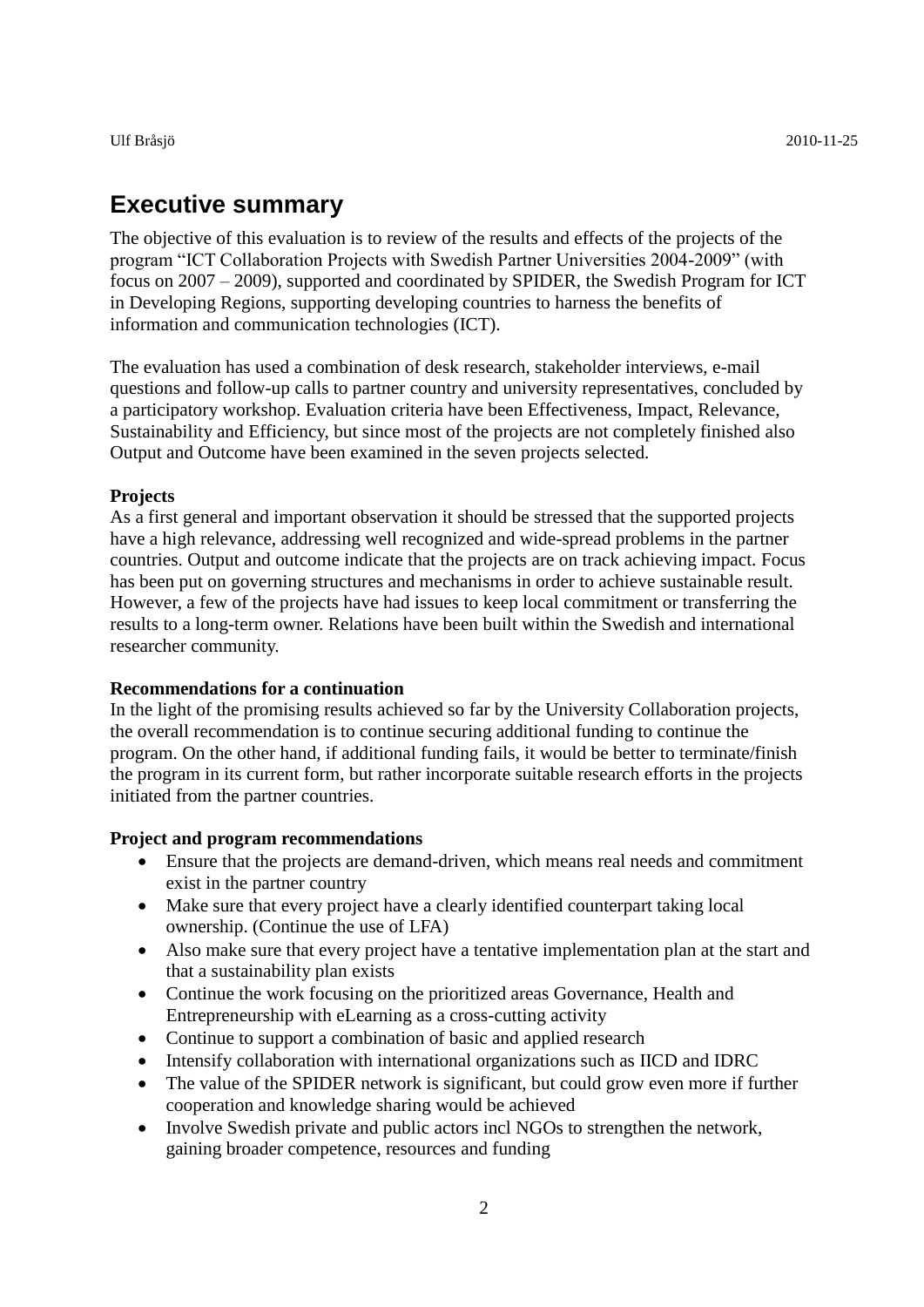- Encourage and finance Swedish and foreign master students to work in implementation projects, providing more cost-effective, flexible and "down-to-earth" resources
- Continue and improve the coordination and information exchange with Sida and UFORSK, especially as long as Sida is lacking an own function to support the "mainstreaming" of ICT in their projects
- Finally, in order to best contribute to developing results using ICT in the partner countries it is strongly recommended that **SPIDER focuses on its role of network linking universities, civil society and private organizations** in order to "broker" ideas, partners, projects, methods and solutions both internationally and nationally.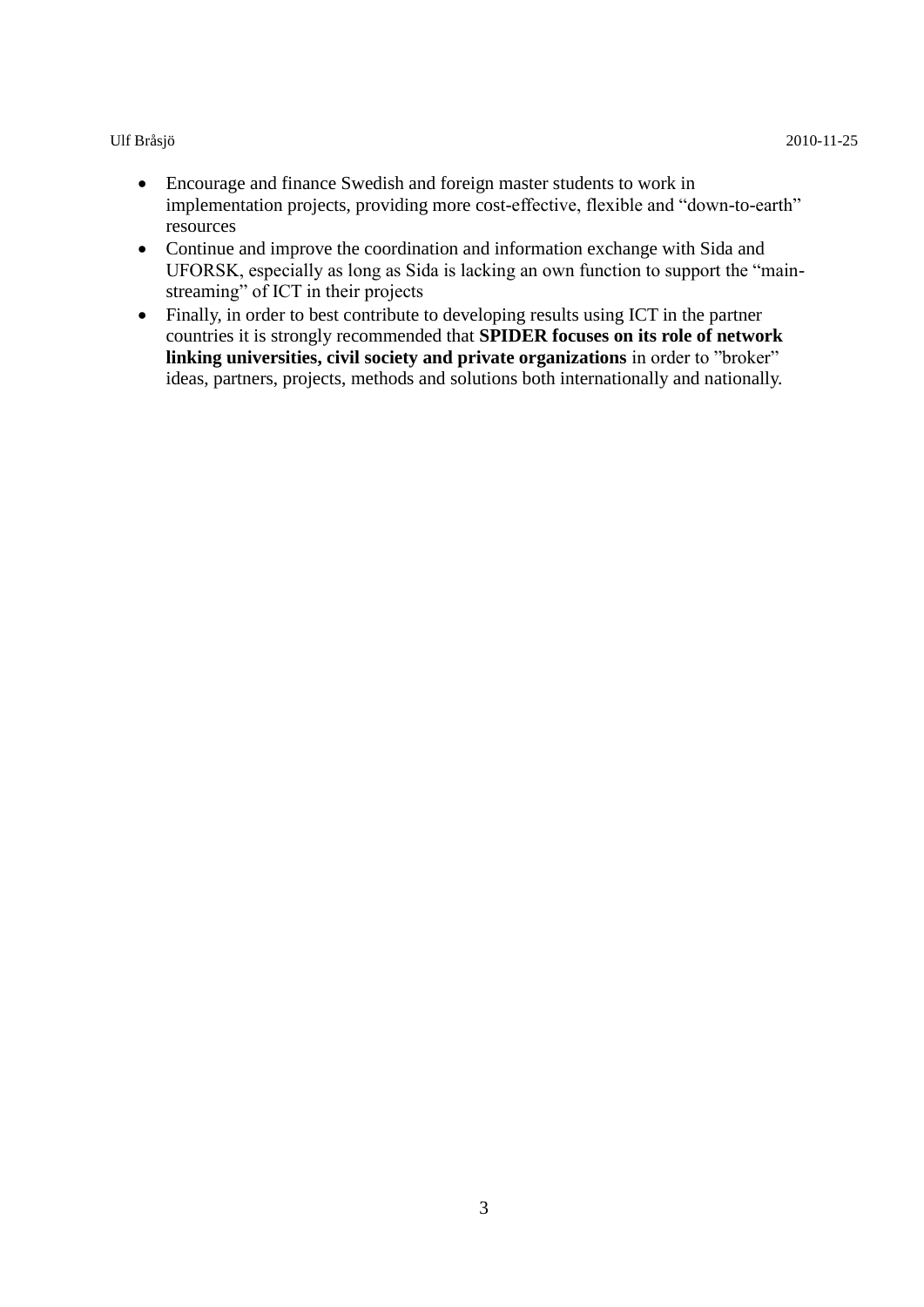Ulf Bråsjö 2010-11-25

# <span id="page-3-0"></span>**Table of content**

| Executive summary                                                                   | $\overline{2}$ |  |
|-------------------------------------------------------------------------------------|----------------|--|
| Table of content                                                                    | 4              |  |
| Introduction/Background                                                             |                |  |
| Background to program and evaluation                                                | 5              |  |
| Purpose of the evaluation                                                           | 5              |  |
| <b>Evaluation criteria</b>                                                          | 6              |  |
| Methodology                                                                         | $\overline{7}$ |  |
| Changing conditions during the program period                                       | 9              |  |
| Findings/Conclusions of the evaluation                                              | 10             |  |
| Results and effects of the projects of the program                                  | 10             |  |
| Administration and management of the program                                        | 12             |  |
| Alignment to the former Sida/SAREC-support to researchers within ICT4D              | 13             |  |
| Recommendations                                                                     | 14             |  |
| Continuation of the program                                                         | 14             |  |
| Project and program recommendations to better support SPIDER overall objectives and |                |  |
| better utilize existing budget allocations                                          | 15             |  |
| Acknowledgements                                                                    | 18             |  |
| Appendix 1: Stakeholder interviews                                                  | 19             |  |
| Appendix 2: Project interviews                                                      |                |  |
| Appendix 3: Participatory workshop                                                  | 21             |  |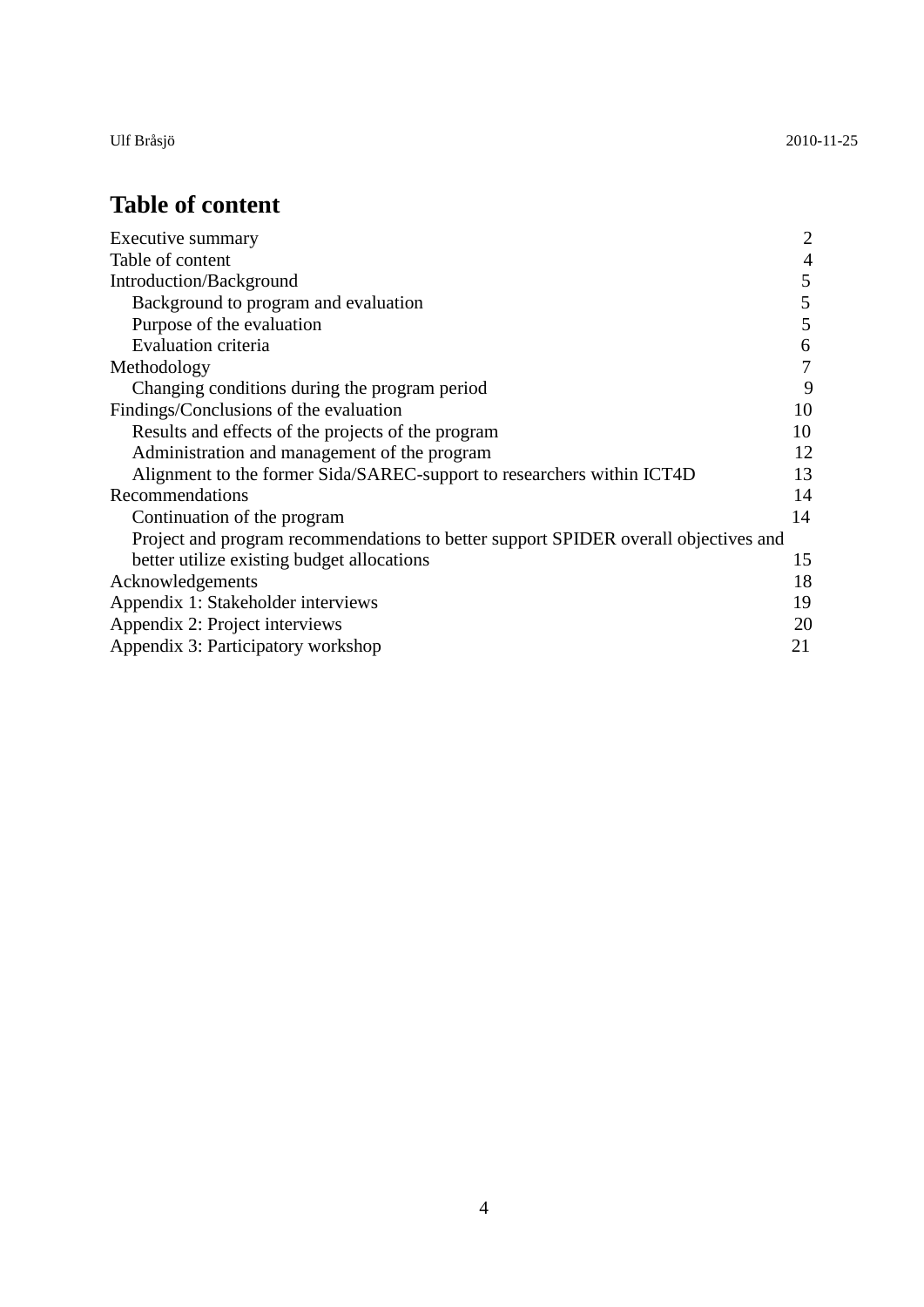# <span id="page-4-0"></span>**Introduction/Background**

#### <span id="page-4-1"></span>**Background to program and evaluation**

SPIDER, the Swedish Program for ICT in Developing Regions, started in 2004 to support developing countries harnessing the benefits of information and communication technologies (ICT). The University Collaboration Program (full name: ICT Project Collaboration with Swedish Partner Universities) started as i) incentives for the Swedish partner universities to get involved in the Network, ii) to raise the awareness and build knowledge of ICT4D among Swedish researchers and iii) to bring ICT4D into the Swedish research arena. SPIDER has also been very active in other programs, e.g. the partner country initiated projects, master education, a Ph.D. network etc. Olle Edqvist made an evaluation of the University Collaboration Program early 2007 and in April 2010 SPIDER commissioned this review.

#### <span id="page-4-2"></span>**Purpose of the evaluation**

According to the Terms of Reference the evaluation should cover:

- A review of the results and effects of the projects of the program "ICT Collaboration Projects with Swedish Partner Universities 2004-2009" (with focus on 2007 – 2009, see below as agreed with the secretariat)
- A review of the administration and management of the program
- A review on the alignment to the former Sida/SAREC-support to researchers within ICT for development
- Recommendations for a continuation based on the assessments of the effectiveness of the program, and
- Suggestions on how the program can better support SPIDER overall objectives and better utilize existing budget allocations

It should be noted that both in Olle Edqvists and this evaluation most of the projects were not completely finalized. Nevertheless SPIDER wanted a judgement of the results as a basis for the continuation of the program. This evaluation focuses on the period 2007 – 2009, as agreed with the secretariat.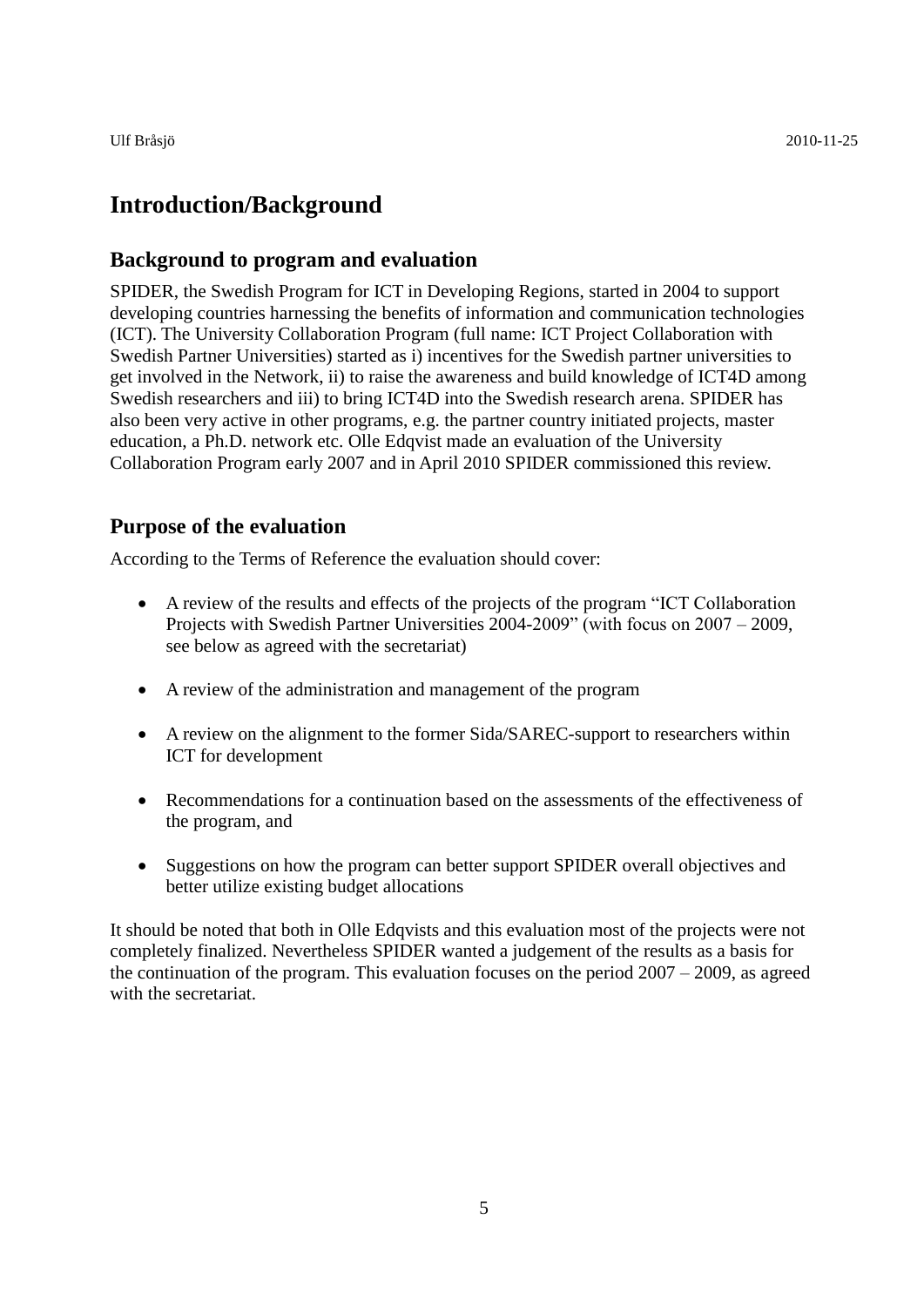### <span id="page-5-0"></span>**Evaluation criteria**

The program has been evaluated based on the following criteria (prescribed in the Terms of Reference, here with definitions from Sida Evaluation Manual, Looking Back, Moving Forward, 2004):

**Effectiveness**, the extent to which a development intervention has achieved its objectives, taking their relative importance into account.

**Impact**, the totality of the effects of a development intervention, positive and negative, intended and unintended.

**Relevance**, the extent to which a development intervention conforms to the needs and priorities of target groups and the policies of recipient countries and donors.

**Sustainability**, the continuation or longevity of benefits from a development intervention after the cessation of development assistance.

**Efficiency**, the extent to which the costs of a development intervention can be justified by its results, taking alternatives into account.

Of these criteria especially Impact and Sustainability are hard to evaluate until after considerable time has elapsed. The evaluator has for that reason used Output (product and services from the interventions) and Outcome (the likely or achieved short- or medium-term effects) as indicators for Impact. Even if it is early, absence of Impact or Sustainability may be observed in this evaluation.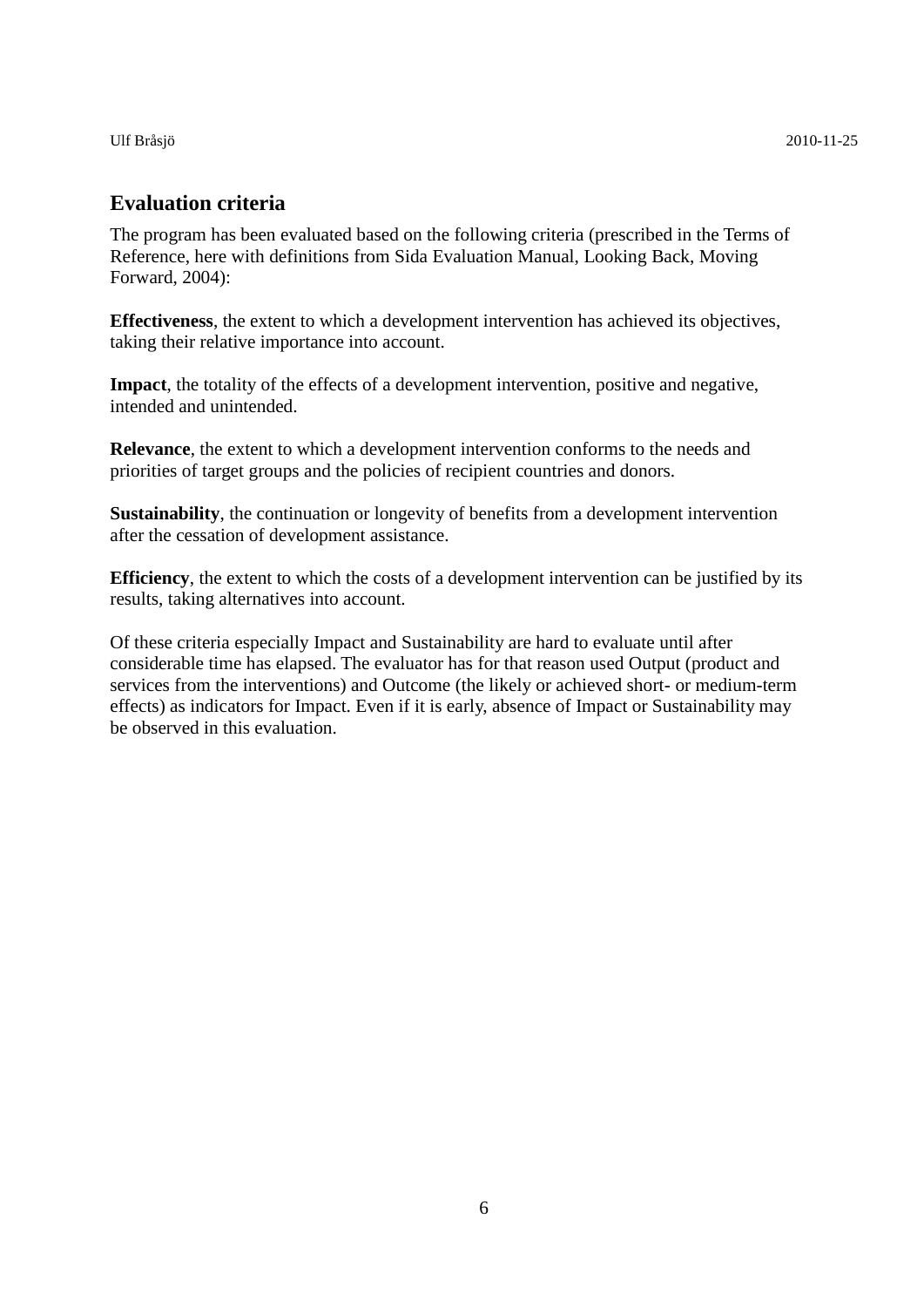# <span id="page-6-0"></span>**Methodology**

The methodology chosen in this evaluation needs to balance the partner country view (ultimate beneficiaries) with the view of involved Swedish university project members and the view of the developing agency (funder).

The University Collaboration Program has had a rather small budget of approximately 6.8 MSEK, supporting eight (8) projects during the period 2007-2010. Also the evaluation had to be low-budget and it was agreed with the SPIDER secretariat to use a methodology combining desk research, face-to-face interviews, e-mail questions, follow-up telephone discussions and a final participatory workshop, in line with Sida's advice on evaluations described in "Looking Back, Moving Forward".

It should be noted that the evaluation focuses primarily on the program as such, not the individual projects. When projects are mentioned in this report the purpose is to give the reader a better understanding of the program, its challenges and opportunities, not to comment on individual projects.

The evaluation has been carried out in the following phases:

**Desk research (Preparatory phase):** study of relevant and accessible documentation in regards to the organization and program such as SPIDER Strategy and corresponding Action plans, current Sida application, Kerry McNamara's and Olle Edqvist's Evaluations, webinformation etc. As a preparation before the project partner interviews, all relevant project documentation (applications, progress reports, final reports, conversation etc) was studied.

#### **Evaluation phase/Data collection phase:**

**Stakeholder interviews** were held with representatives from the SPIDER Board, affiliated international representatives, the project assessment board as well as representatives from Sida including UFORSK (former SAREC). The purpose was to understand the organizational context of the evaluated program as well as to receive the respondents' views on the program and its results. The questions and the respondents are listed in Appendix 1.

**E-mail questions** were sent to both the Swedish university and the partner country representatives for each chosen project. This methodology was chosen in order to balance the views of both the partner country and the Swedish university. Both representatives were approached with an introductory letter, subsequently receiving the set of e-mail questions listed in Appendix 2.

**Follow-up telephone calls** were made or face-to-face meetings undertaken to discuss the email answers and any missing information.

#### **Analysis phase:**

**A participatory workshop** was held where the evaluator met a selection of stakeholders and university representatives (listed in Appendix 3) during a half day session, presenting observations and conclusions as a base for an open discussion. This evaluation report reflects many of the opinions expressed during the workshop, nevertheless it is necessary to stress that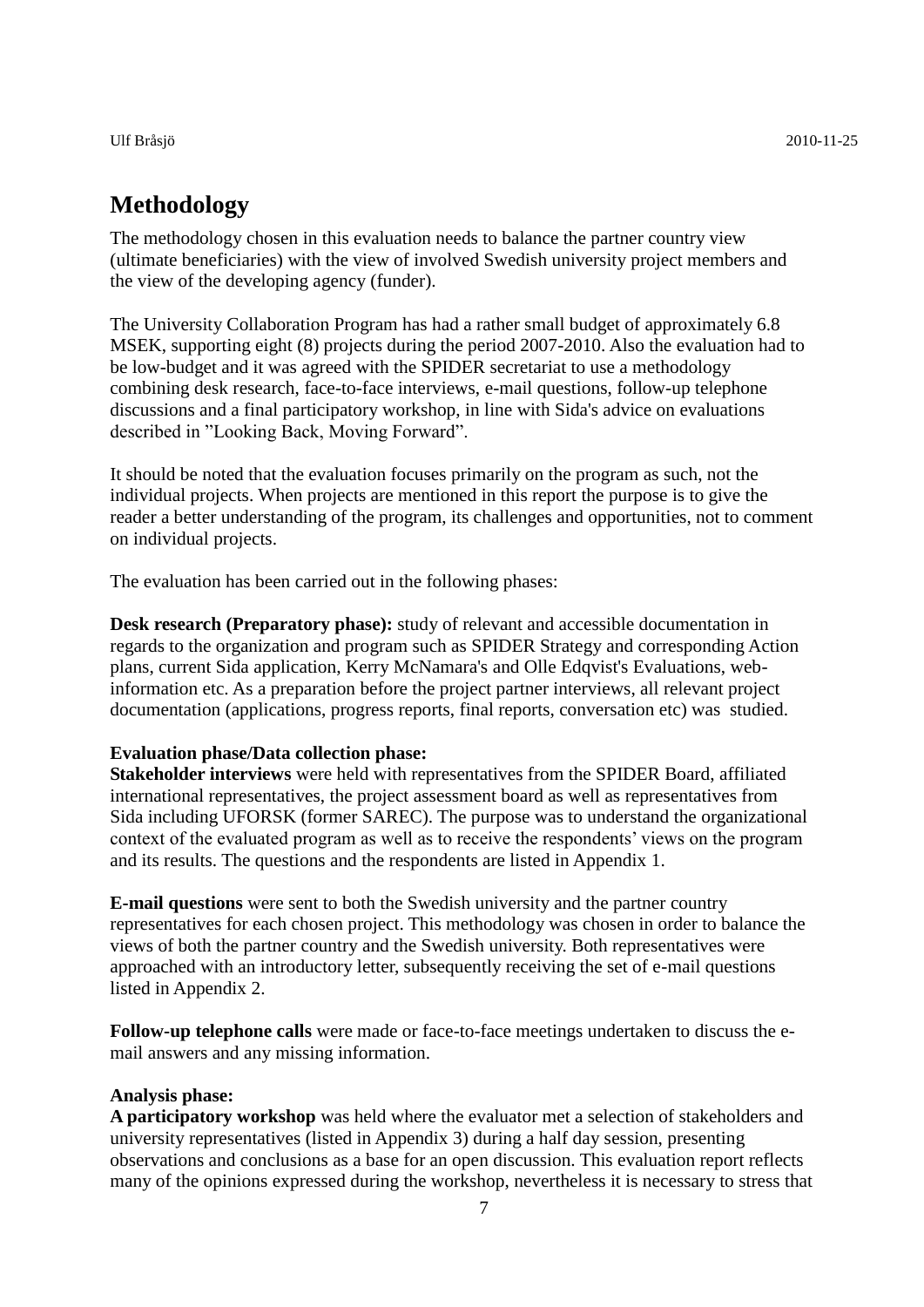the evaluator is solely responsible for the final conclusions.

#### **Projects selected:**

It was agreed with the secretariat to choose seven projects (as two projects were run by institutions that were already covered through another project) from the period 2007 - 2009. Three of the projects were continuations of earlier projects. Note that the project run by Björn Pehrson is not part of the call for applications during 2007-2009, thus not part of the eight current projects (2007-2010). The following table list the projects and the interactions with them during the evaluation:

| <b>Institution</b>                                                         | <b>Project title</b>                                                                                              | <b>Respondents</b>                                                                                          |
|----------------------------------------------------------------------------|-------------------------------------------------------------------------------------------------------------------|-------------------------------------------------------------------------------------------------------------|
| <b>Lund University</b>                                                     | Putting Knowledge to Better Use –<br>Industry responsiveness to gender<br>differences in ICT demand in<br>Vietnam | Bo Göransson (E,T), LU<br>Tran Ngoc Ca (E,T) National<br>Center for Science and<br><b>Technology Policy</b> |
| Uppsala University                                                         | <b>Expand INFORM</b> in Africa                                                                                    | Martha Garrett (E,F), UU<br>Anders Wändahl (F), KI                                                          |
| Orebro University                                                          | Agricultural market information<br>for farmers                                                                    | $\AA$ ke Grönlund (E,T), $\bullet$ U<br>Yousuf Islam (E,T), BRAC<br>University, Bangladesh                  |
| Royal Institute of<br>Technology/Lund<br>University/Karlstad<br>University | <b>Towards Sustainable Broadband</b><br><b>Communication Markets in Rural</b><br>Areas                            | Björn Pehrson, KTH<br>Amos Nungu (E,F)                                                                      |
| Royal Institute of<br>Technology                                           | Mobile ATMs for Developing<br>Countries                                                                           | Sead Muftic (E)<br>Kasun deZoysa (E,T)<br>University of Colombo,<br>School of Computing                     |
| Blekinge Institute of<br>Technology                                        | Women's Digital Baskets in<br>Rwanda                                                                              | Pirjo Elovaara (E,T)<br>Eugéne Ndagijimana (E)                                                              |
| Stockholm University/<br>Royal Institute of<br>Technology                  | <b>Language Processing Resources</b><br>for Under-Resourced Languages -<br>continuation                           | Lars Asker (E,F), SU<br>Björn Gambäck (F), SICS                                                             |

 $E = e$ -mail answer received, T = telephone interview, F = face-to-face interview

<span id="page-7-0"></span>It should be noted that none of these projects were completely finalized during the evaluation period, except the Mobile ATM project which delivered their final report during the period of evaluation.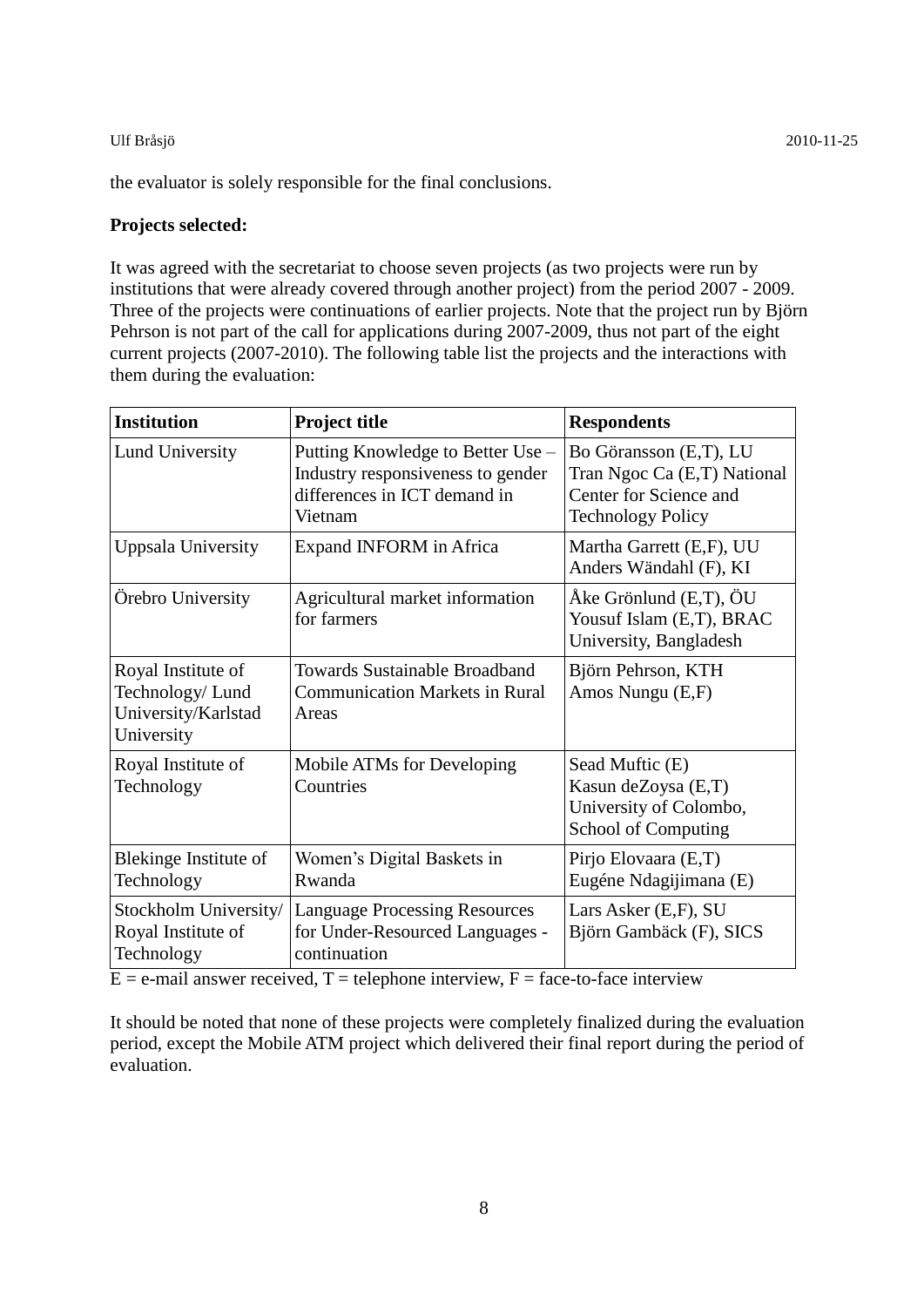#### **Changing conditions during the program period**

It has constantly been widely and vividly discussed how to best support development countries. All UN nations and many leading international development institutions agreed year 2000 on the eight Millennium Development Goals (MDGs) – which range from halving extreme poverty to halting the spread of HIV/AIDS and providing universal primary education, all by the target date of 2015 – to form a blueprint for joint action. Also the Swedish government launched a Policy for Global Development 2003, which means increased emphasis on:

- Developing results (alleviating poverty) rather than pure research and public campaigns
- International development cooperation complementing the developing countries' own efforts to achieve development (in line with the Paris-agenda)
- Cooperation and support through public organizations nationally, regionally and locally, through NGOs, trade unions and private enterprises

The Swedish support for ICT4D has also gradually changed from mainly implementing infrastructure, e.g. Internet access to partner country universities, to much more diverse projects supporting different sectors in society with knowledge, methods, software solutions and sometimes also infrastructure. The current evaluation has taken these changing conditions into consideration and the conclusions should hence reflect this.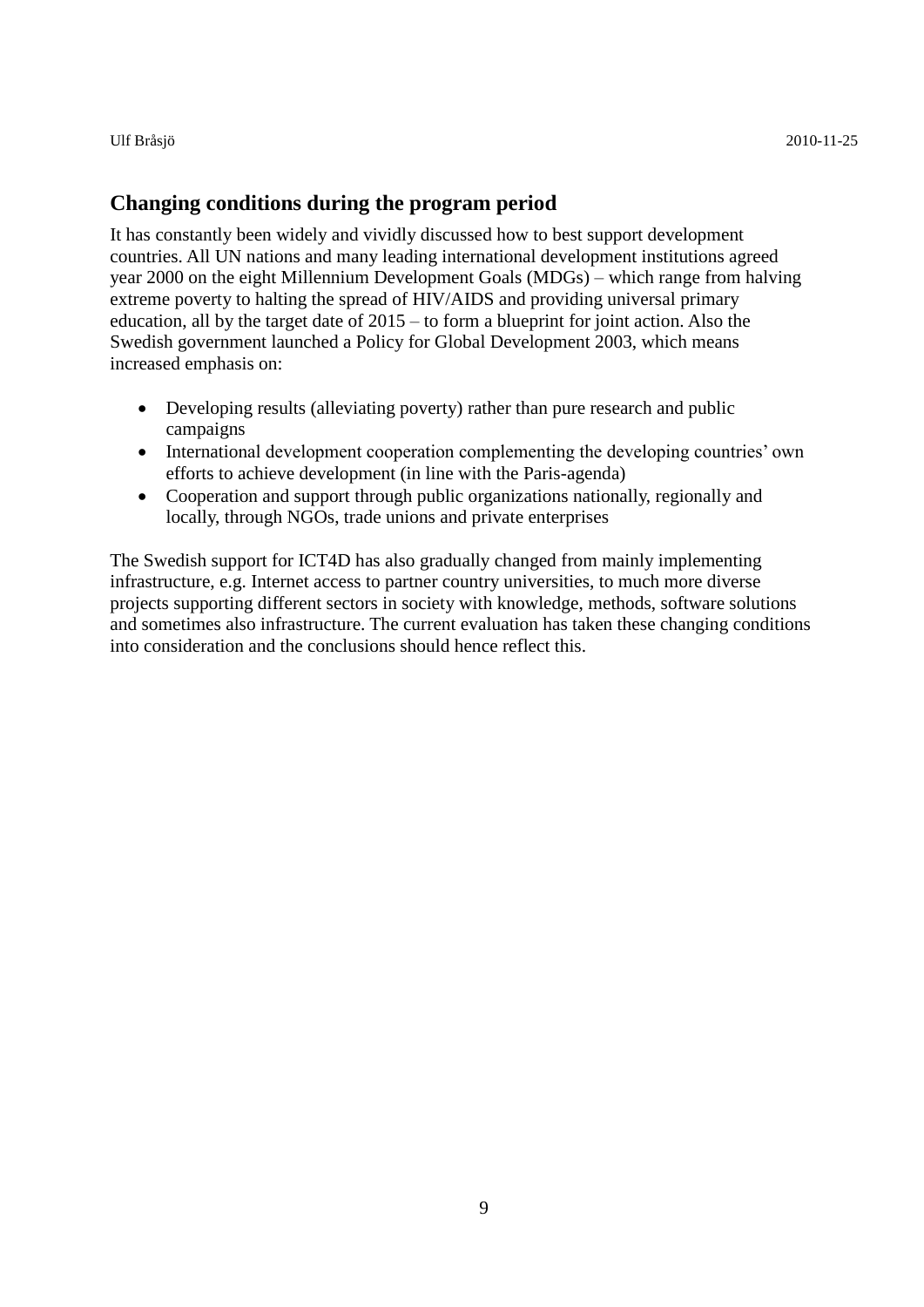### <span id="page-9-0"></span>**Findings/Conclusions of the evaluation**

#### <span id="page-9-1"></span>**Results and effects of the projects of the program**

As a first general and important observation it should be stressed that the supported projects have a high **relevance**, addressing well recognized and wide-spread problems in the partner countries. E.g. lack of secure money transfer and limited access to banks for a rural population and guest workers are addressed in the Mobile ATM project. The aim of the AMIS project is to mitigate the power of intermediaries in regards to rural farmers in Bangladesh, assisting the farmers to receive more fair prices for their crops. The digital divide not only exists between North and South, but also between sexes. E.g. the Vietnamese project analyses the industry responsiveness to gender differences in ICT demand and will suggest areas where women will benefit from ICT. Women in Rwanda have got access to modern tools documenting and promoting their basket production.

At this early stage it is impossible to judge the projects' **impact**, but e.g. the INFORM project demonstrates an impressive **output** (a large number of tailored workshops disseminating knowledge and experiences on how and where to find useful and free medical online information, source books also made available on [www.inform](http://www.inform-network.org/)[network.org\)](http://www.inform-network.org/) and **outcome** (awareness among medical staff from a large number of countries all over the world according to INFORM's visitor map).

ICT is promoted as a tool for better living conditions and improving public and private work. E.g. the benchmarking project in Tanzania analyses success factors for affordable broadband services in rural areas. In the studied project a governing structure is in place for the operation and maintenance of the network and experiences have been synthesized into a model to assess if preconditions are met to successfully launch new broadband projects, everything in order to achieve **sustainability**.

Commitment through local partners needs to exist from the very beginning in order to ensure sustainable results from the projects. E.g. the mobile ATM project has developed an interesting solution for safe mobile money transactions in developing countries. They have approached e.g. Grameen and Southamerican telecom operators, but without finding any permanent partner having a genuine interest in wide-spread deployment. OpenSourcedistribution is now considered as an alternative, but this will rely on viral marketing rather than a partner having a vested interest in spreading the solution.

Also, the INFORM project seeking to saturate the need for online medical information had to change local ownership during the course of the projects and is still waiting to find the right partner to ensure roll-out and long-term ownership.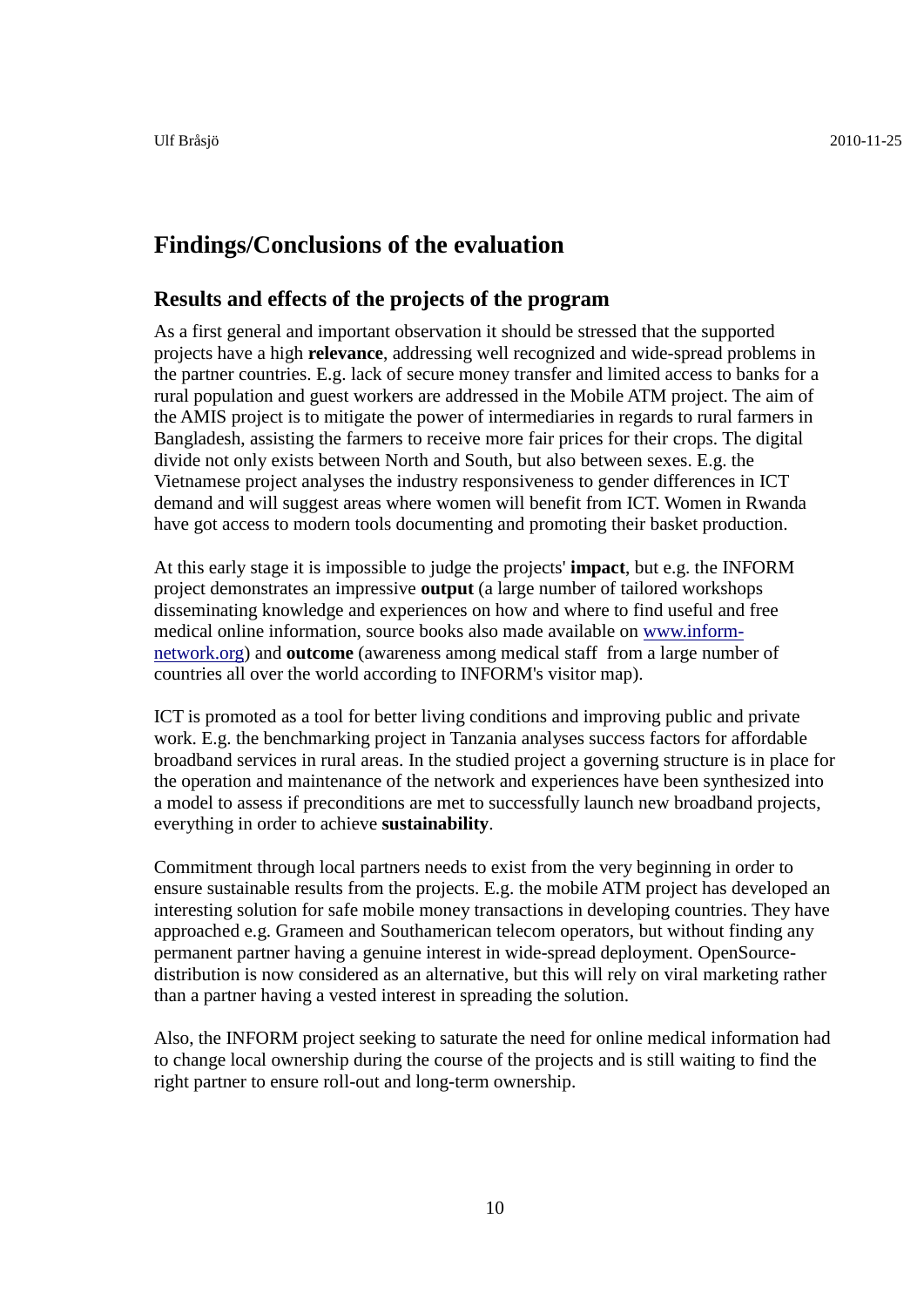The fundamental idea behind the University Collaboration Program is to support ideas from Swedish researchers. This of course increases the risk that the results are not well received, addresses the wrong problem, or suggests unsuitable solutions from the partner country viewpoint. In order to minimize these risks, the researcher and SPIDER need to find a trustworthy local partner before the project is launched (see more under Recommendations).

Relations have been built within the Swedish and international researcher community. E.g. language research has been supported in Ethiopia on how to represent the widely used language Amharic in the digital world. Many other languages face similar problems and experiences have been shared in research papers and conferences in Africa connecting researchers. The University Collaboration Program has involved (on part time) students from partner countries, participating in the Ph.D. network and earning their exams in Sweden, and also to some extent Swedish master students working in the partner countries. This has created professional relations and and a valuable international network. However, with limited funding such projects risk to tie up scarce funds and may potentially cause "brain-drain" if the talents choose to stay in Sweden. In many of the projects there should exist possibilities to use "cheaper" resources, e.g. Master students, and offer MFS-like grants. That would give more flexibility and with more and shorter efforts more "mouth-tomouth" experience sharing should take place!

The set-up f the University Collaboration Program, coupled with limited financial resources, prevent projects to pay salaries to local personnel, except for field workers. This means that the much needed local partner, and especially their leading person (being the counterpart to the Swedish university representative) must be financed from other sources. As one of the Swedish respondents phrased it: "This could be construed as a form of 'research colonialism' and not sound like the equal-basis ideal that SPIDER adheres to."

Finally it could be concluded, by comparing the evaluated projects' output with their very modest input ("low-budget" projects) that they demonstrate a high degree of **efficiency** in their execution, Also assessing their goals attainment (through examination of the outcomes achieved so far) leads to the conclusion that the ICT Collaboration Program provides a high level of **effectiveness**.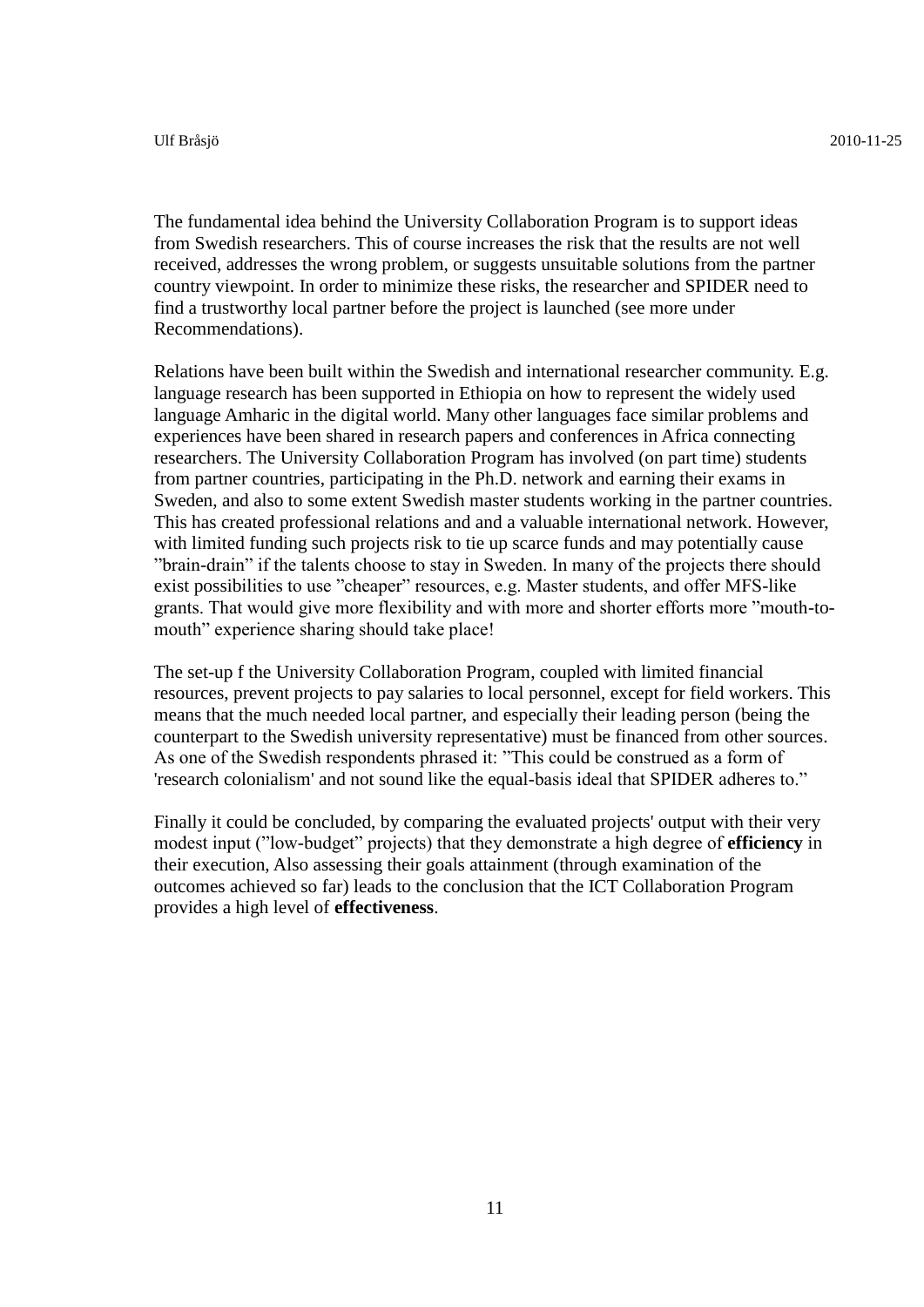#### <span id="page-11-0"></span>**Administration and management of the program**

The volume and scope of SPIDER's work has increased during a number of years. Initially "seed funding" was used to encourage Network members to initiate projects. Open calls were announced 2005 and 2006. A thematic call on "ICT, gender and development" was issued in 2008.The University Collaboration Program has had a quite modest budget, so with a quite open policy (with the exception of the gender-call) it is an obvious risk that SPIDER's limited resources are spread too thin. When the budget now is reduced due to Sida's constrained financial situation, another approach will be necessary. Consequently a necessary focusing has recently started on eHealth, eGov and entrepreneurship with eLearning as a cross-cutting subject.

The main characteristics for the University Collaboration Program has been that the initiatives have originated from the Swedish university Network. Partners have been sought for and have agreed to contribute, but the fact remains that the first initiative has been from Sweden. This is in contrast to SPIDER's main/core program, where projects are initiated from the partner countries, and also the new requirement for needs-driven projects expressed by the government and Sida. The immediate need for alleviating poverty in partner countries may seem to conflict with the academias view on research, but in the long run interests should align, since any positive development will need access to knowledge based on relevant research.

SPIDER's current financial dependency on Sida is obvious, but there is also a risk that SPIDER acts and behaves as a "mini-Sida" being more of a donor organization than an independent network linking competence between partner countries, the Swedish Network and donors.

However, SPIDER's staff are witnesses to be very responsive and flexible assisting and monitoring the projects. They have not just taken the passive role waiting for applications and reports, but have also been involved and visited the projects during their development/ implementation, offering advice and contacts when needed.

SPIDER has established itself as a well-known and competent organization. Several network conferences have been organized to encourage networking between the universities, e.g. the recent eHealth conference. However the network still appears to consist of individuals rather than universities so continued focus is needed on networking activities.

Finally it could be noted that none of the evaluated projects involve any Swedish private or public actor. This has however not been a requirement, but has more and more become Sida's desired way of collaboration in order to achieve knowledge transfer (in both directions). It should have been considered by SPIDER and the applicants, at least in the projects started during recent years.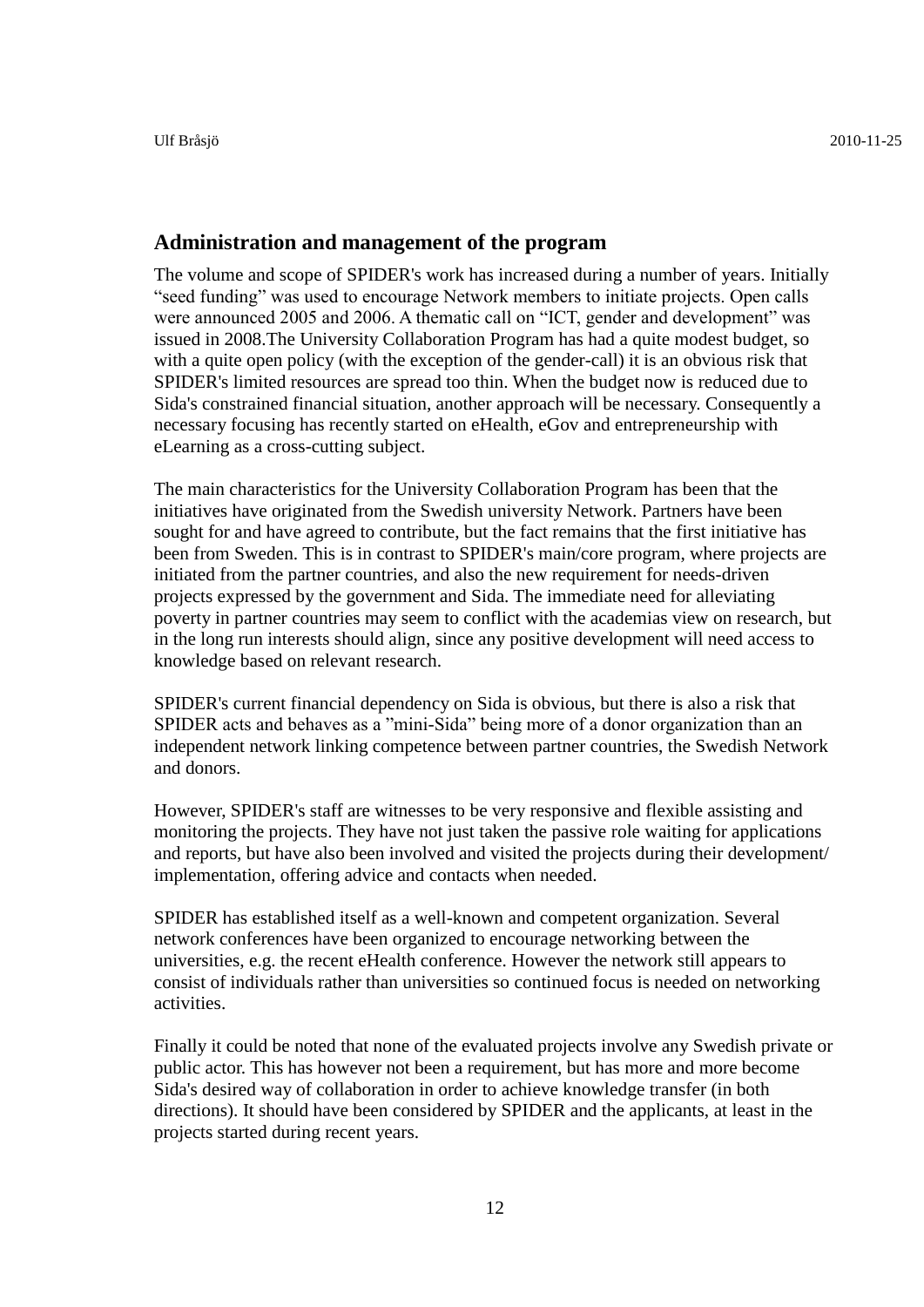#### <span id="page-12-0"></span>**Alignment to the former Sida/SAREC-support to researchers within ICT for development**

When SPIDER was formed in 2004, Sida had through SAREC (later integrated into Sida) supported especially ICT infrastructure, mainly Internet and e-mail projects for universities within partner countries. Similar projects still exist within Sida's research support program (UFORSK), and are in a few cases handled by SPIDER staff. Sida supported the idea of creating SPIDER, since that made it easier to handle the interface towards the growing number of universities in Sweden.

The creation of SPIDER has certainly led to a bigger focus around ICT4D, especially in the academia, but may on the other hand somewhat lessened Sida's interest for and focus on ICT. As ICT is gradually being "main-streamed" within Sida (seen as a vehicle within interventions, rather than a goal in itself) it will still be necessary to continue coordination between UFORSK and SPIDER. The interfaces today between the organizations are quite weak, but are needed as long as Sida and SPIDER are working with ICT components in projects in the same countries.

Regarding the areas supported by the two organizations it could be noted that Sida (UFORSK) still supports big infrastructure projects, even since the technology has become drastically easier to plan, implement and operate. SPIDER's areas of interest lie much more on the end-user perspective, benefits, functionality and software development, which is better aligned with the trends in the whole ICT development arena.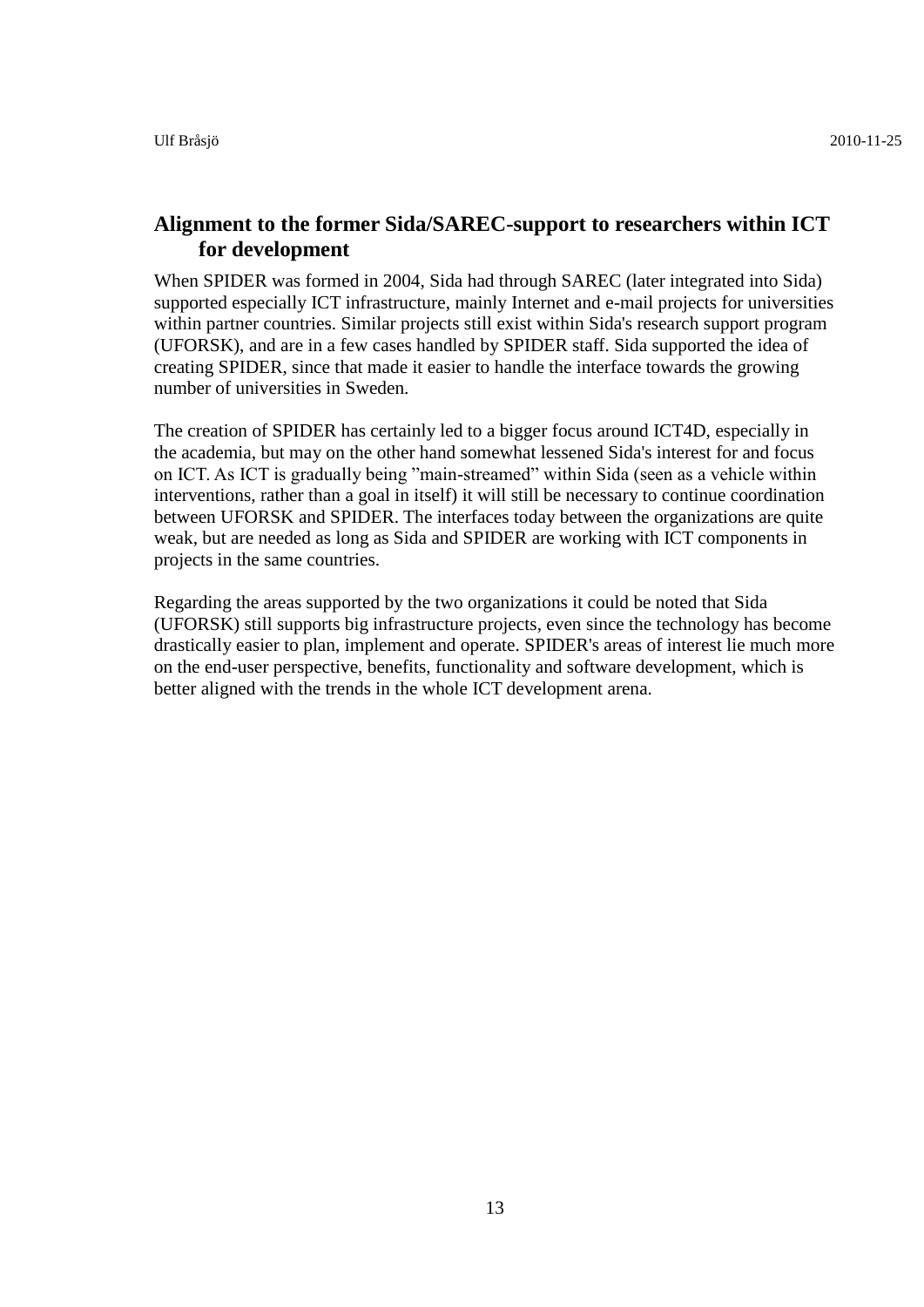# <span id="page-13-0"></span>**Recommendations**

#### <span id="page-13-1"></span>**Continuation of the program**

In its current role SPIDER faces a changing situation as compared to the initial phase:

- Focus will increasingly be on development cooperation and support in collaboration with other organizations
- Developing tangible results (with the ultimate aim of alleviating poverty) will be even higher prioritized
- Funding has been reduced

In this financially crucial situation there are a few strategic options for SPIDER:

- Align scope of the projects to available resources
- Work differently to keep activity level, but change roles (e.g. going from own funding of projects to becoming a pure project organizer), intervention methods, ways of interaction, use of people etc
- Secure funding from new sources

The following chart puts the current budget in perspective. The University Collaboration Program is a small "player" as compared to other SPIDER programs and especially when comparing with Sida's resources through UFORSK.

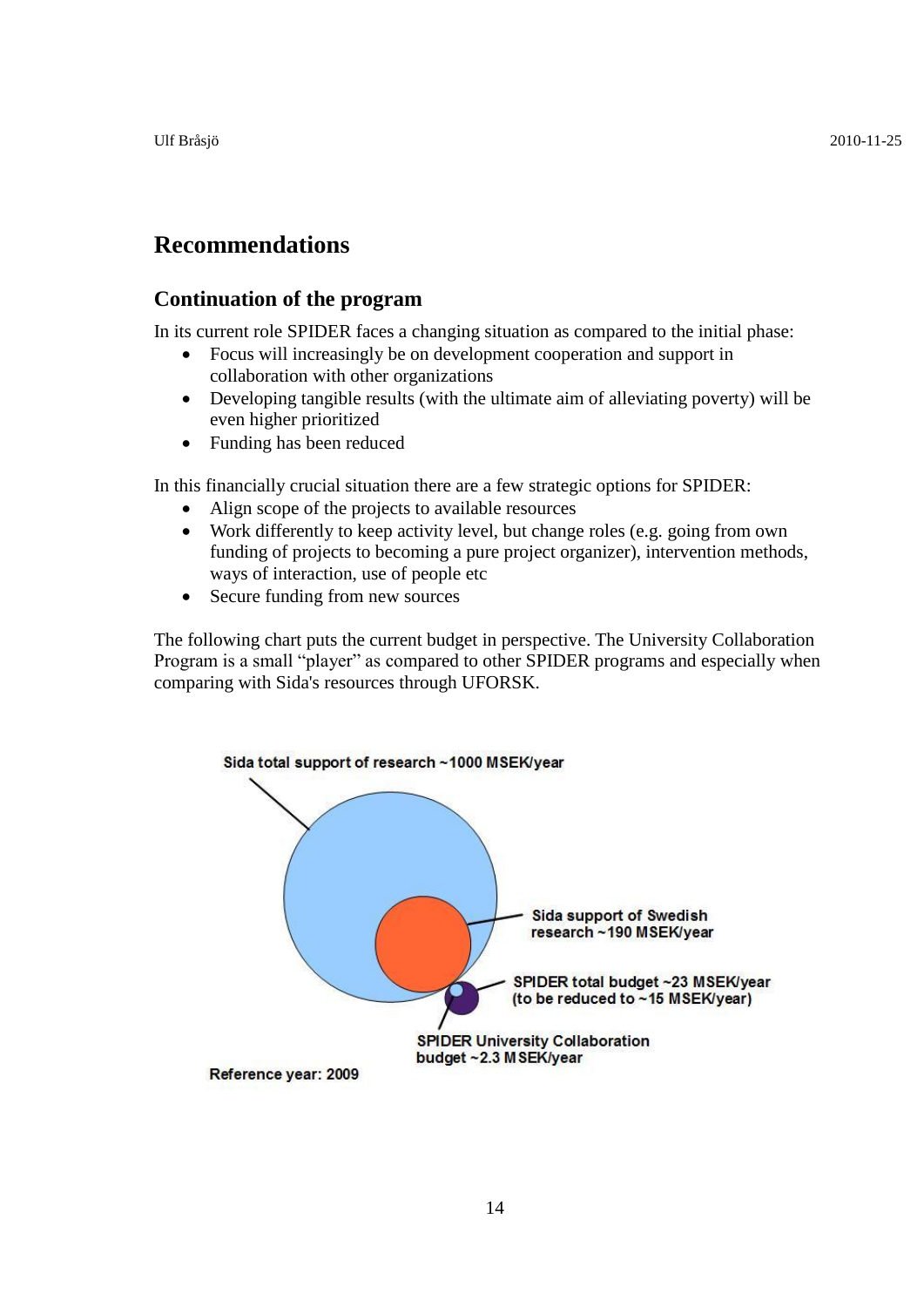In the light of the promising results achieved so far by the University Collaboration projects, **the overall recommendation is to continue securing additional funding to ensure the continuation of the program**. Examples of possible sources are EU (through the Seventh Framework Programme, CORDIS), UD, FORMAS, Vinnova, private companies, NGOs etc. This important work has already started, but has so far not given any tangible result.

Increased funding would secure the continuation of the University Collaboration Program and form a solid base for the implementation of the recommendations for improvement of the program that are described in the next section.

On the other hand, **if additional funding fails, it would be better to terminate/finish the program in its current form, but rather incorporate suitable research efforts in the projects initiated from the partner countries**. That would probably reduce the Swedish partner universities' possibilities to influence the project selection, but on the other hand give long-term benefits of working closer with and in pure demand-driven projects.

#### <span id="page-14-0"></span>**Project and program recommendations to better support SPIDER overall objectives and better utilize existing budget allocations**

The following are recommendations based on the previous observations which should guide the "ICT Project Collaboration with Swedish Partner Universities" program towards a higher level of goal fulfilment:

Ensure that the projects are demand-driven, which means **real needs and commitment exist in the partner country**. Swedish researchers wanting to start a project needs to be very sensitive understanding local needs, identifying stakeholders, choosing project participants and understanding the full context the project will work within.

Later years research and experiences among developing agencies indicate that in order to create sustainable results, i.e. results that remain and survives local changes in e.g. environment and organization, **every project must have a clearly identified counterpart taking local ownership**. This means both an organization with sufficient impact, knowledge, personal and financial resources, but also a pin-pointed individual with the right leadership skills to fight for and guide the project locally.

SPIDER has been using the Logical Framework Analysis (LFA) model for the planning and development of partner country driven projects. The model guides the project to define the activities, outputs, purpose and goal. The method acts in a way as a check-list; while doing the analysis the participants are guided to raise the relevant questions. A project without a well-defined need and without local commitment and ownership will have difficulties to survive the analysis. It is suggested that the **LFA work continues**, but also that SPIDER utilizes the network (and the board members) in order to facilitate the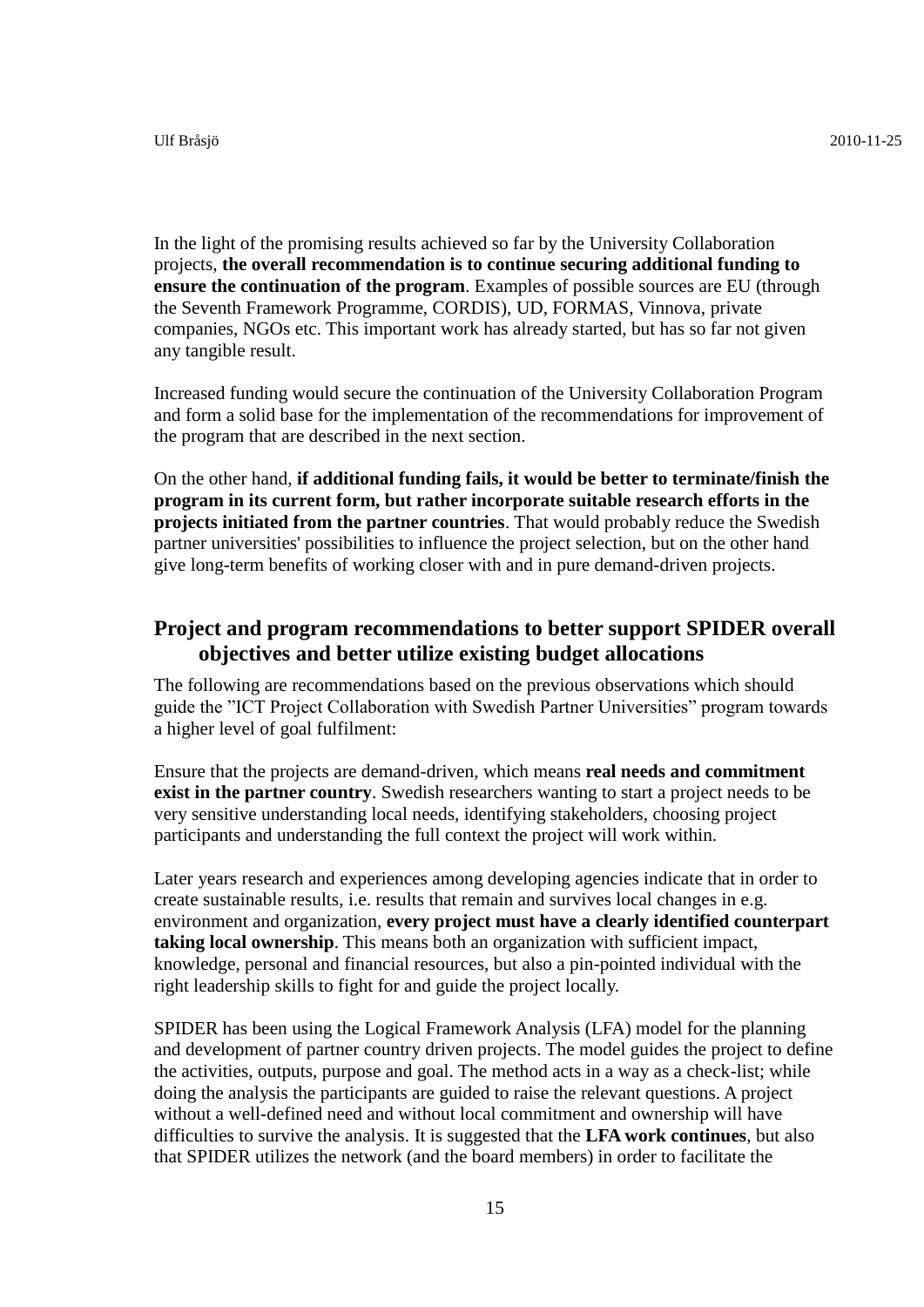creation of synergies with new local partners in partner countries.

In line with this structured approach every project should at the start have an at least **tentative implementation plan** (if the projects are of a "pilot" character) outlining how the suggested solution will be implemented, put in operation and scaled up, e.g. through building a start-up team, training of users, acquisition of devices/equipment (if needed), operating procedures etc.

In order to create sustainable results it is imperative that a **sustainability plan** exists. Many promising projects have failed when necessary management/administration/leadership capacity does not exist, when resources to continuously train new users, to operate and if necessary replace equipment does not exist. All this require that stakeholder interests align and together ensures sufficient personal and financial resources to continue use, continuously develop and benefit from the solution. Stakeholder involvement is also beneficial ensuring that proposed solutions adhere to local/national policies in the relevant thematic area. The sustainability plan needs to be discussed and drafted in the project planning/development phase.

Even if additional funding is retrieved it is recommended that the University Collaboration Program is **focused on the three areas Governance, Health and Entrepreneurship with eLearning as a cross-cutting activity**. Open calls should be avoided. In order to ensure "needs driven" projects it is suggested that the model where the partner country and SPIDER (secretariat or designated persons) together develop the project plan/application, including a LFA, a call for research resources is subsequently made to all partner universities in the Network. Planning grants (similar to Vinnova FP7 grants) could perhaps be offered to support the projects planning/development phase. This model would strengthen the focusing efforts, while still giving same opportunities to all participating universities. In any case the call process should be transparent to everybody in the network.

It is also suggested that the program continues to **support a combination of basic and applied research**. Innovative utilization and adaptation to local context of research results are important, and even more important in a developing context, as hurdles (e.g. usability issues, inappropriate choice of technical solutions etc) in the implementation and operation phases quite often have hampered sustainable results.

The Paris agenda **encourages cooperation and coordination between developing/donor organizations**. Within SPIDER's area especially IICD (The International Institute for Communication and Development) based in the Netherlands and IDRC (International Development Research centre) in Canada have achieved interesting results and it is suggested that SPIDER intensifies its collaboration with these organizations. This includes both the investigation of areas where partnering would be favourable (e.g. to reach new funders), but also agreeing on which areas SPIDER should not address in order to avoid duplicate efforts.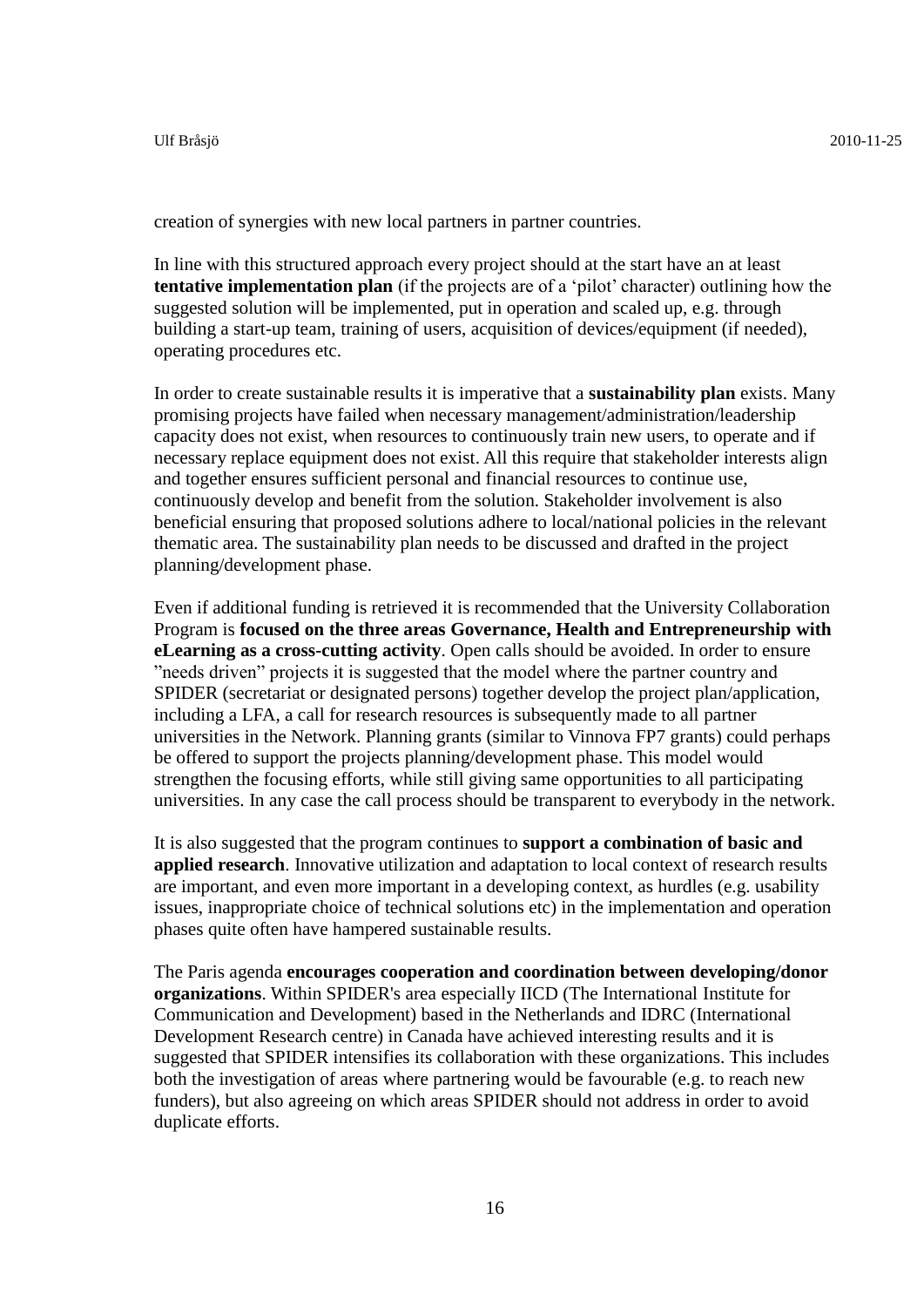The value of the SPIDER network is significant, but **the value could grow even more if further cooperation and knowledge sharing would be achieved** to avoid isolation between partner universities. Examples (some of them already tried) are shared projects, conferences, electronic meetings/media It is not only the responsibility of the secretariat to contribute, the network consists of its members and all good forces need to unite sharing knowledge, ideas and experiences. Project results should always be published online to improve transparency and to engage qualitative involvement.

Following the government's PGD (Policy for Global Development) **involving Swedish private and public actors incl NGOs in the projects** will also strengthen the network, opening up new opportunities of gaining broader competence, resources and funding.

Several Ph.D. students are involved in the program, but it is also recommended to open up a "new channel" by **encouraging and financing Swedish and foreign master students to work in implementation projects**, providing more cost-effective, flexible and "down-toearth" resources. MFS (Minor Field Studies) are grants today offered by Sida through the International Programme Office to students for shorter projects in the partner countries. Despite that  $\sim$ 700 grants are given per year, only a small fraction goes to ICT projects ( $\sim$ 15 projects found in the database). Also the Linnaeus-Palme exchange programme for teachers and students at undergraduate and master"s level should be possible to use. This is probably a matter of marketing, promoting and "networking" these opportunities to the students, since the possibilities already exist.

**Coordination and information exchange with Sida and UFORSK need to continue and improve**, especially as long as Sida is lacking an own function to support the "mainstreaming" of ICT in their projects.

Finally, in order to best contribute to developing results using ICT in the partner countries **it is strongly recommended that SPIDER focuses on its role of network linking universities, civil society and private organizations in order to "broker" ideas, partners, projects, methods and solutions both internationally and nationally**.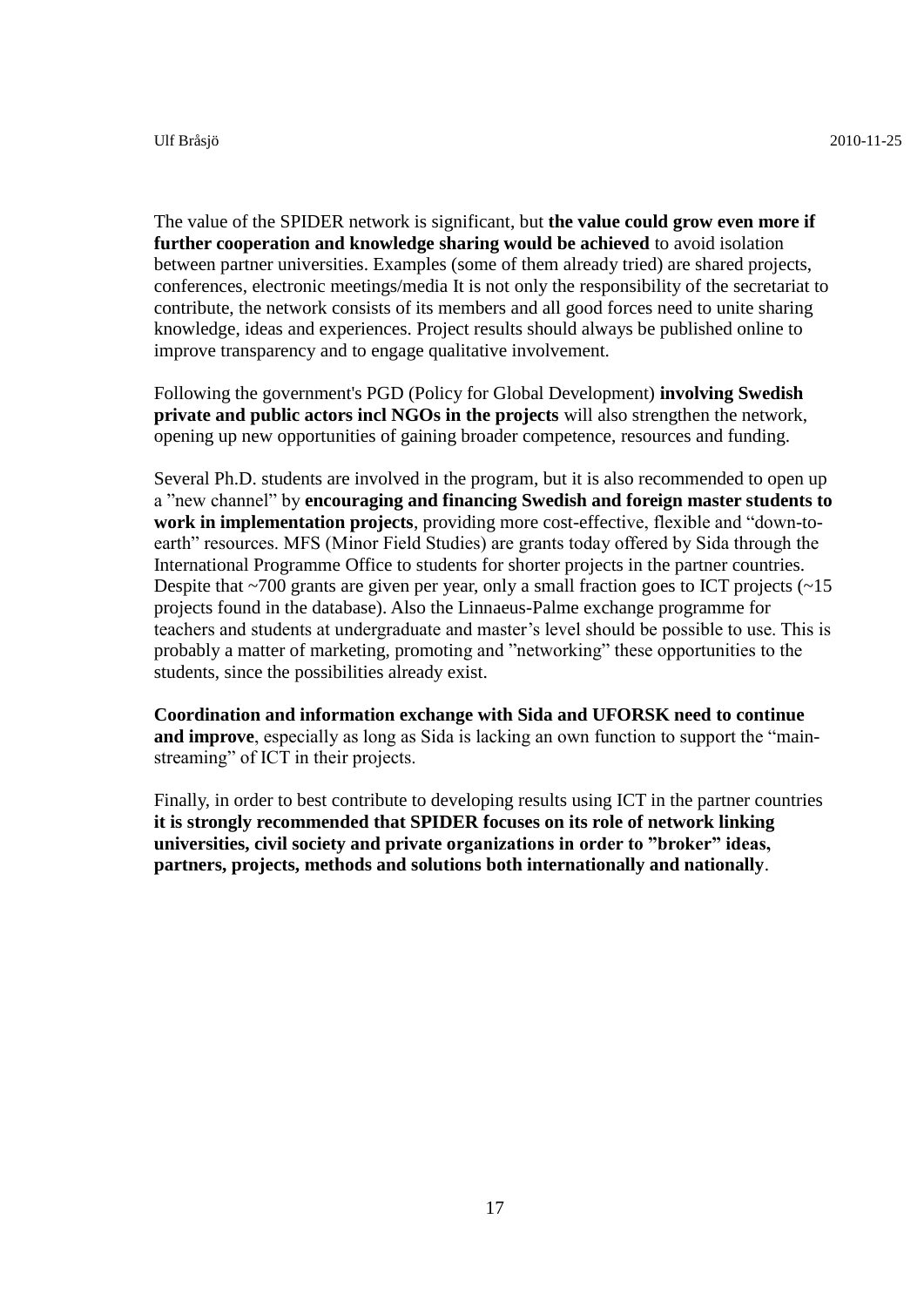# <span id="page-17-0"></span>**Acknowledgements**

All respondents approached in the evaluation have been very willing to contribute, sharing their information, experiences and opinions about the projects and the program as such. Also the SPIDER secretariat and my main contact Lotta Rydström have been very helpful giving access to information and helping me getting in contact with the right persons. However, as evaluator I take full responsibility of the conclusions presented in this report.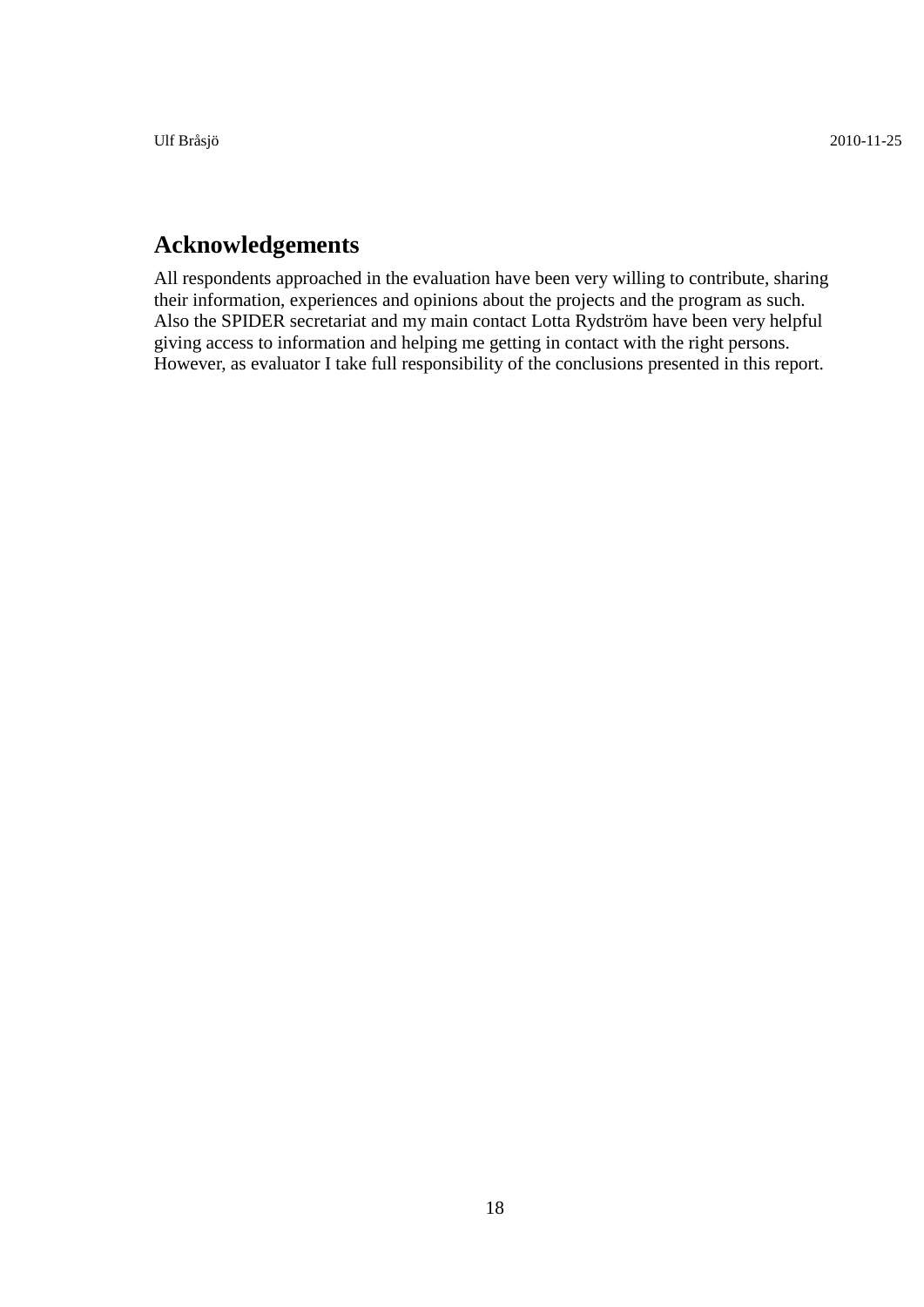### <span id="page-18-0"></span>**Appendix 1: Stakeholder interviews**

#### **Interview questions**

- Have the application, appraisal and decision processes been, in your opinion, adequate to find and prioritize projects that support SPIDER's strategy?
- Have the projects, in your opinion, had sufficient commitment in the partner countries (authority, resources, competence etc) and have they addressed genuine needs?
- Has SPIDER adequately, in your opinion, monitored, guided and supported the funded projects during the project cycle?
- To what extent have the supported projects, so far (most of them are not finalized), delivered added-value to i) partner universities ii) local partners iii) SPIDER iv) others?
- Have the projects results been disseminated in an adequate way in developing countries (mainly by local partners) and in Sweden and internationally by partner universities and/or SPIDER?
- Is the existing cooperation model (using Swedish partner universities as a channel) in your opinion a suitable and cost-efficient way to support SPIDER's overall objectives? If not, how could it be altered?
- What lessons have we learned so far from the partner university collaboration projects? Any best practices? Things to avoid?
- What are your recommendations about a possible continuation of the collaboration program? Would you propose i) to continue with open call for proposals, ii) to focus around thematic calls, or to support iii) research grants or iv) other means of collaboration?

#### **Respondents**

- Astrid Dufborg, SPIDER
- Ulf Pehrsson, Ericsson
- Bert Geers, T. U. Delft
- Tim Unwin, University of London
- Per-Einar Tröften, Sida
- Malin Åkerblom, UU
- Olle Edqvist
- Love Ekenberg, DSV
- Hannah Akuffo, Sida UFORSK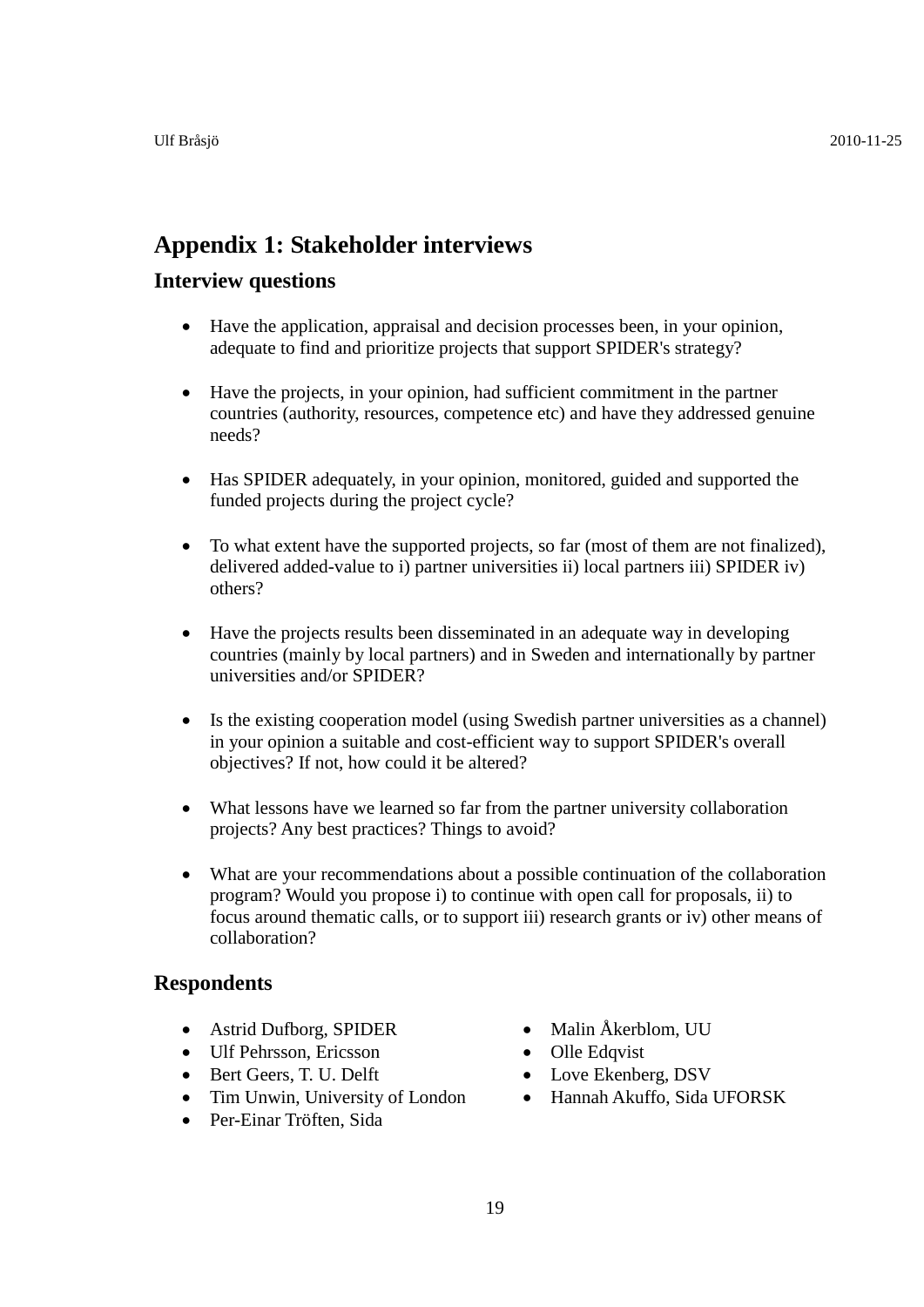# <span id="page-19-0"></span>**Appendix 2: Project interviews**

#### **Interview questions**

- 1. How did the project objective/rationale/raison d'être originate? (How did the idea of the project come up? Who took the first initiatives? Who saw the needs and defined the suggested overall solution?)
- 2. How well were the objectives determined? (Did the application process guide you? How was the scope defined? Did the budgeting affect the set-up of the project?)
- 3. How supportive was the application process? (Supporting you or complicating things? Do you feel you were treated in a fair way? Was relevant information requested? Right type of factors/criteria assessed?)
- 4. How did you experience the collaboration with your counterpart? (Who was the main driver during the project? How did the communication work? Responsiveness?)
- 5. How do you experience SPIDER's monitoring of the progress? (Has it been done in a relevant and an efficient way?)
- 6. To what extent do you believe the project has reached its objectives? (In the case the project is finished, otherwise do you believe that the results are on track? If objectives are not reached, what has happened? Would you run the project different if you had a chance?)
- 7. Is the project scalable and/or replicable? (If this is a pilot, do you see any obstacles running it in full scale? Will it be possible to implement in other regions/countries/markets?)
- 8. Has the project had secondary effects? (Added-value, perhaps not planned/ expected? Other benefits? Negative effects not anticipated? Who has had the most benefit of the project, the Swedish University or the partner organization?)
- 9. Has the dissemination of project results been adequate? (In the case the project is finished, otherwise has the dissemination been sufficient so far? Have results been spread outside the executing institution/organization? By what means? Have you received any feedback?)